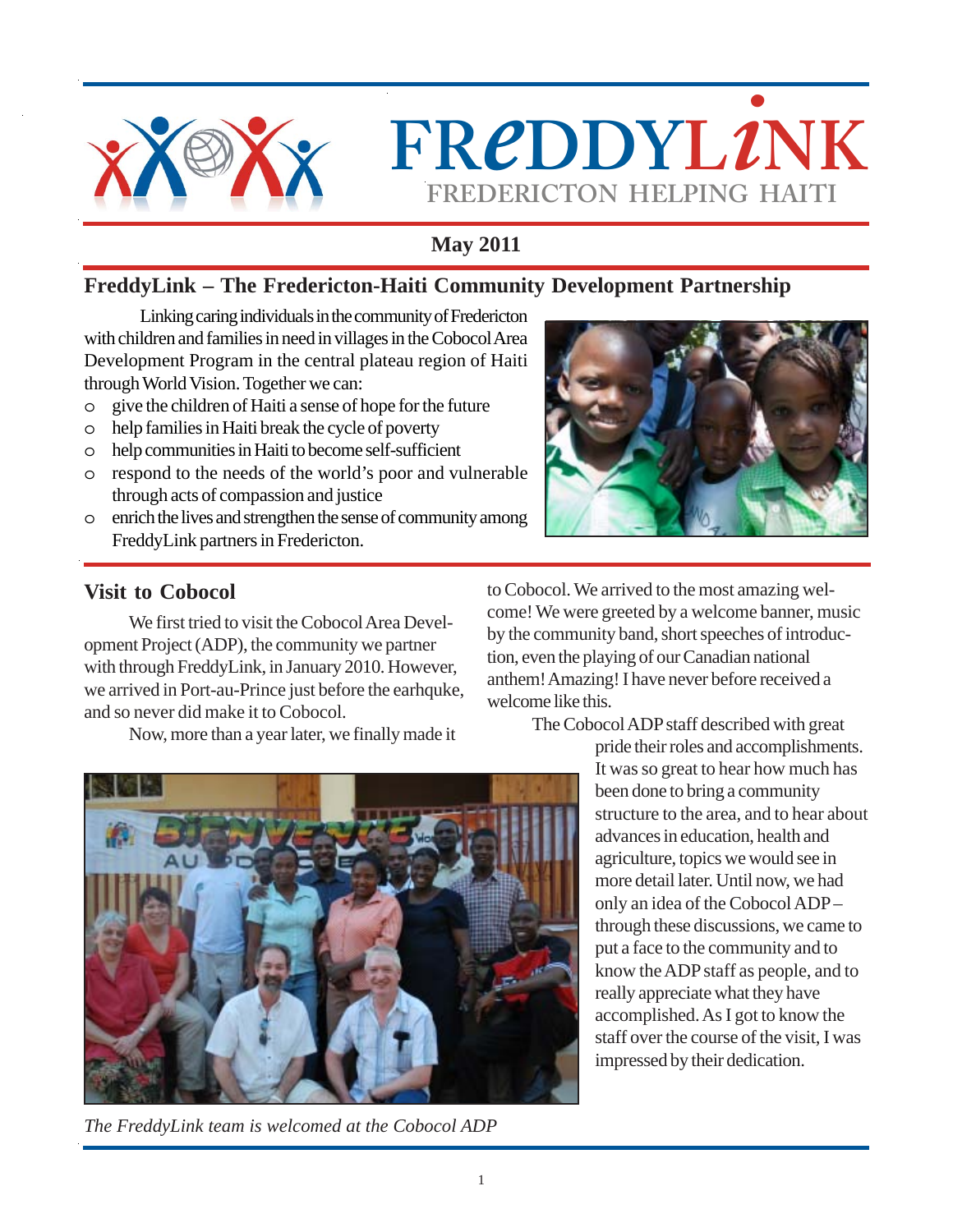

### **Connecting with mothers in Cobocol**

Recently, we travelled to Cobocol to meet our sponsored children and to see first-hand just how effective these development programs are. I was struck with just how involved the community members themselves were in creating their own future. It is one thing to see the plan on paper, but an entirely different thing to see men and women gathered together actively and passionately engaged in changing the future for their children.

A special moment for me was meeting with the Women's Association. 45-50 women had gathered together and wholeheartedly welcomed us. It was at THAT moment that I really realized that I was helping THESE MOTHERS give the best to their children through better health and education. I felt a sisterhood that I hadn't expected. We all wanted the same thing, a better future and tomorrow for our children.

~Heidi Billington

#### **Education - a key to success**

Education is critical to the success of any community. Thanks to the World Vision community development programs, children get the access to education they need. Education is not free in Haiti, and World Vision helps subsidize the cost of education. However, not all education costs, so that parents keep a sense of responsibility for their children's education.

I was impressed by how happy and healthy the school children looked, and how they always seemed to be clean and well dressed.





#### **Economic opportunities for youth**

Like most places, it is difficult to keep young people in the community if they do not have economic opportunities. In Cobocol, youth are trained in a range of occupations. Young women are trained in sewing, and once trained, they can purchase a sewing machine at a subsidized cost to start their own business.

Young men are trained in woodworking. Their training is done by producing items for people in the community.

A new initiative is training youth to produce fruit products such as jams. Their goal is to produce a marketable product that can be sold in Haiti, and hopefully someday exported.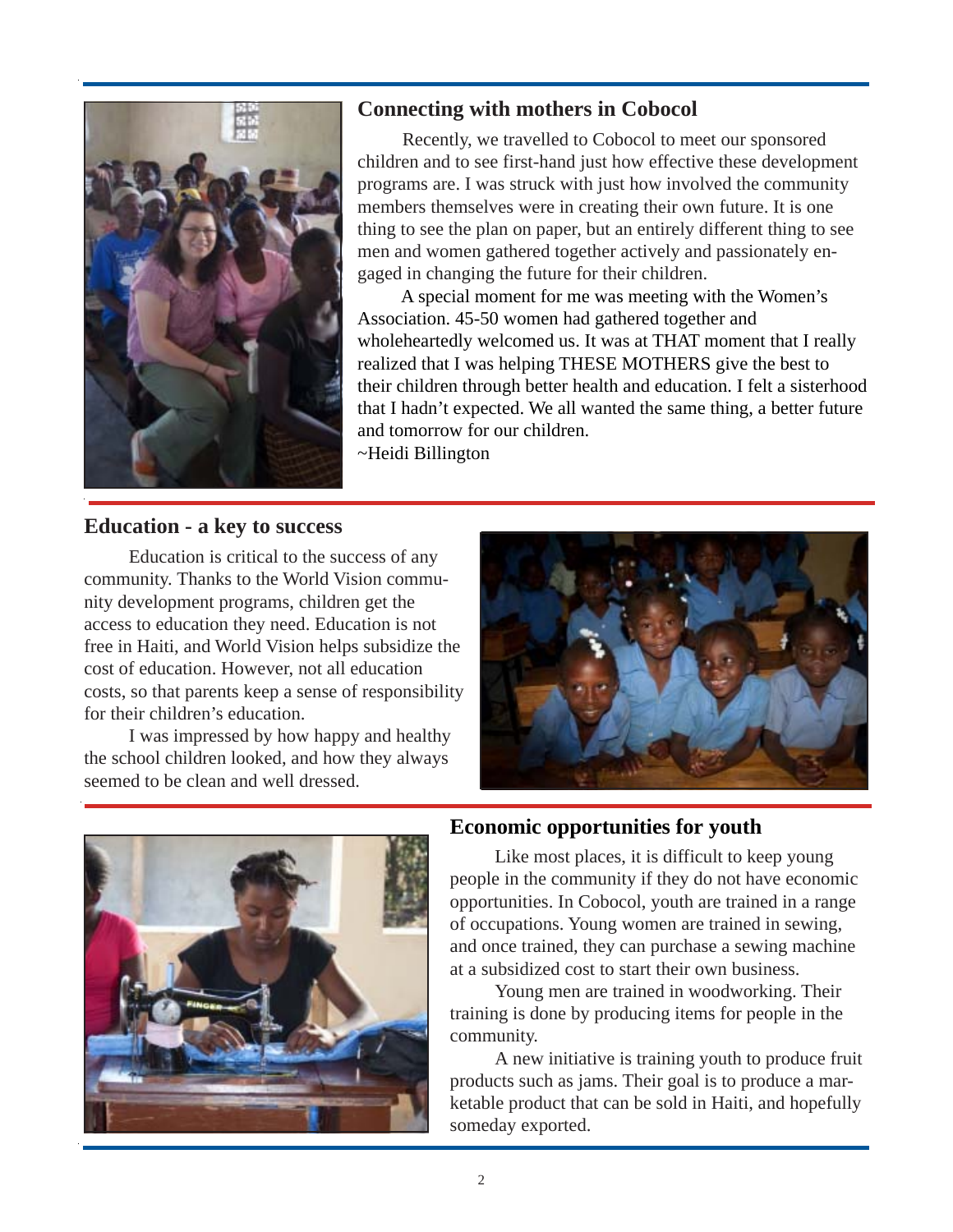#### **Goat project**

Goats are important animal in Haiti. Their milk is important as a source of protein for children, and raising goats is an important source of income. However, the native breed of goats are small and do not produce much milk.

The goat program is introducing a new breed of goat that is literally twice the size, and produces much more milk, than the native breed. This is done in two ways.

First, families can bring their goat to be breed for a small fee. This will result in better offspring. The fees for breeding the goats provides the funding necesary to sustain the operation.

Second, goats are distributed to families in the community. It started with 80 goats, where one goat was given to each family at no cost. Once the goat had its first kids, the family returns one young goat back to the project. These goats then get passed on to other families, and the cycle continues. In this way, the new breed can be distributed throughout the



community at low cost.

We met families that had benefited from the goat program, and heard what a difference it made to them. It is simple but effective programs like these that make World Vision community development so successful.

#### **Tree nursery project**

We visited tree nursery projects in two different ADPs. In both cases, I was impressed by how well



the work was done.

Many of the trees are fruit trees including mangos. These trees are provided to families in the

> community to diversify their diet. They can also be used to produce fruit to sell as a source of income.

Trees are also provided to families at no cost for reforestation. Deforestation is a major issue in Haiti, where many trees have been cut down to produce charcoal, the cheapest and most common energy source for cooking. Harvesting trees to produce charcoal has left much of the mountainous landscape of Haiti exposed and severe soil erosion occurs from hurricanes and tropical storms.